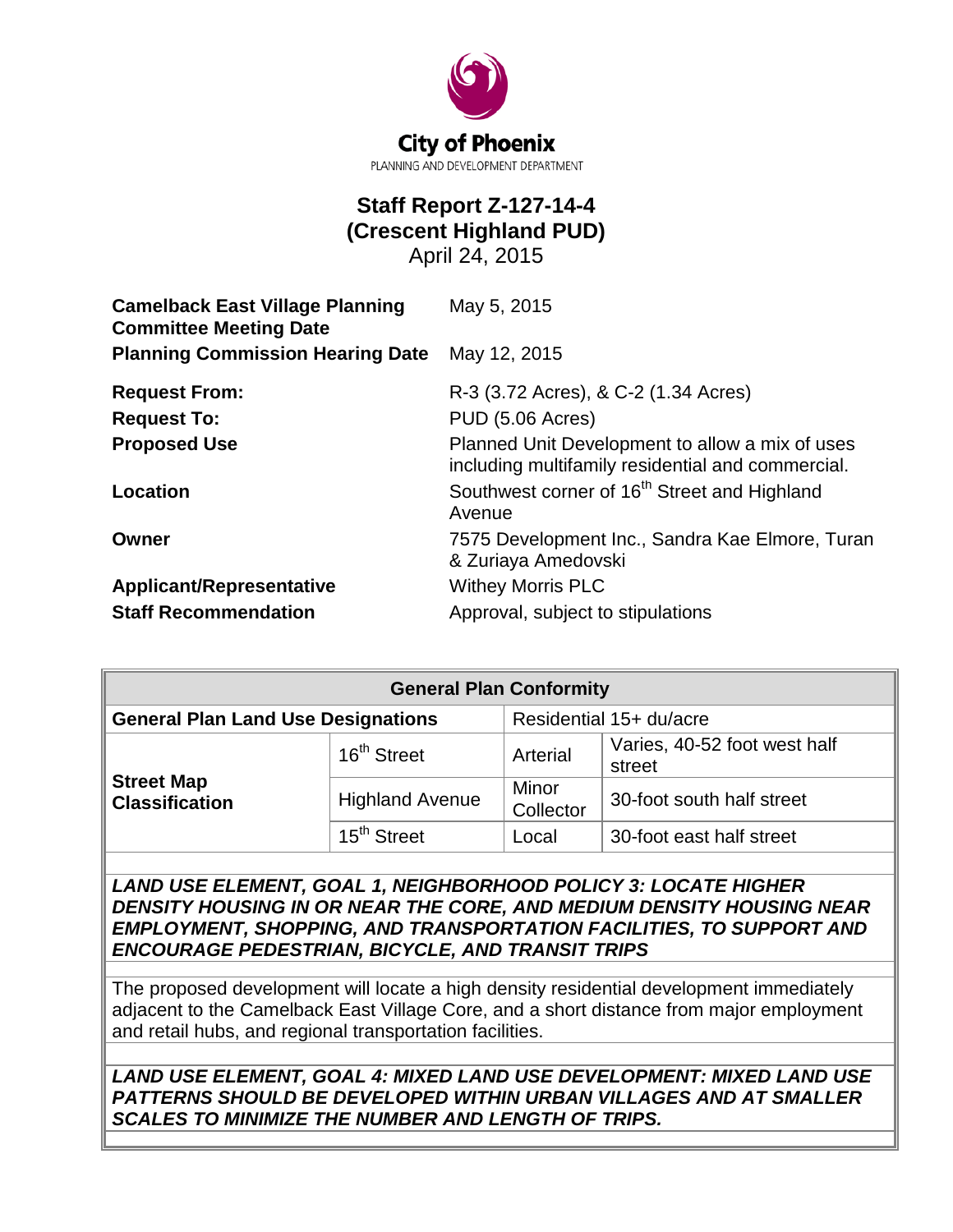The proposal will include a mixture of retail, restaurant and housing at the subject site, increasing the likelihood of residents walking or biking to some of their destinations.

# *CONSERVATION, REHABILITATION & REDEVELOPMENT ELEMENT, GOAL 5: PREVENTION OR ELIMINATION OF DETERIORATION AND BLIGHT CONDITIONS SHOULD BE PROMOTED TO ENCOURAGE NEW DEVELOPMENT AND INVESTMENT.*

The proposed development would redevelop several properties which previously housed a mix of older, deteriorating housing units.

# **Background/Issues/Analysis**

#### SUBJECT SITE

- 1. This request is to rezone a 5.06 acre site located at the southwest corner of  $16<sup>th</sup>$ Street and Highland Avenue, from R-3 (Multifamily Residential) and C-2 (Intermediate Commercial) to PUD (Planned Unit Development) to allow for a mix of uses including multi-family residential and retail commercial.
- 2. The majority of the site is vacant, with two homes remaining on two small lots at the southwest corner of the property and a vacant former restaurant at the southeast corner of the property. An automobile service center was previously located at the northeast corner of the site, and the remainder of the site was previously developed with single story apartment buildings.
- 3. The General Plan designation for the parcel is Residential 15+ du/acre. While the commercial component of the proposal is not consistent with the existing General Plan designation, the majority of the site will be developed with a high density multi-family residential complex, which is consistent with the general plan designation. Although the proposal is not consistent with the General Plan designation, an amendment is not required as the subject parcel is less than 10 acres.

# SURROUNDING USES & ZONING

# 4. *North*

The properties to the north of the subject site are all zoned multifamily residential. North of the western portion of the site are three duplexes zoned R-3. Across Highland Avenue to the north of the eastern portion of the site is a 56 foot high, four story multifamily residential project currently under construction.

# *West*

 $\overline{A\text{cross}}$  15<sup>th</sup> Street to the west is a two story multifamily complex zoned R-4.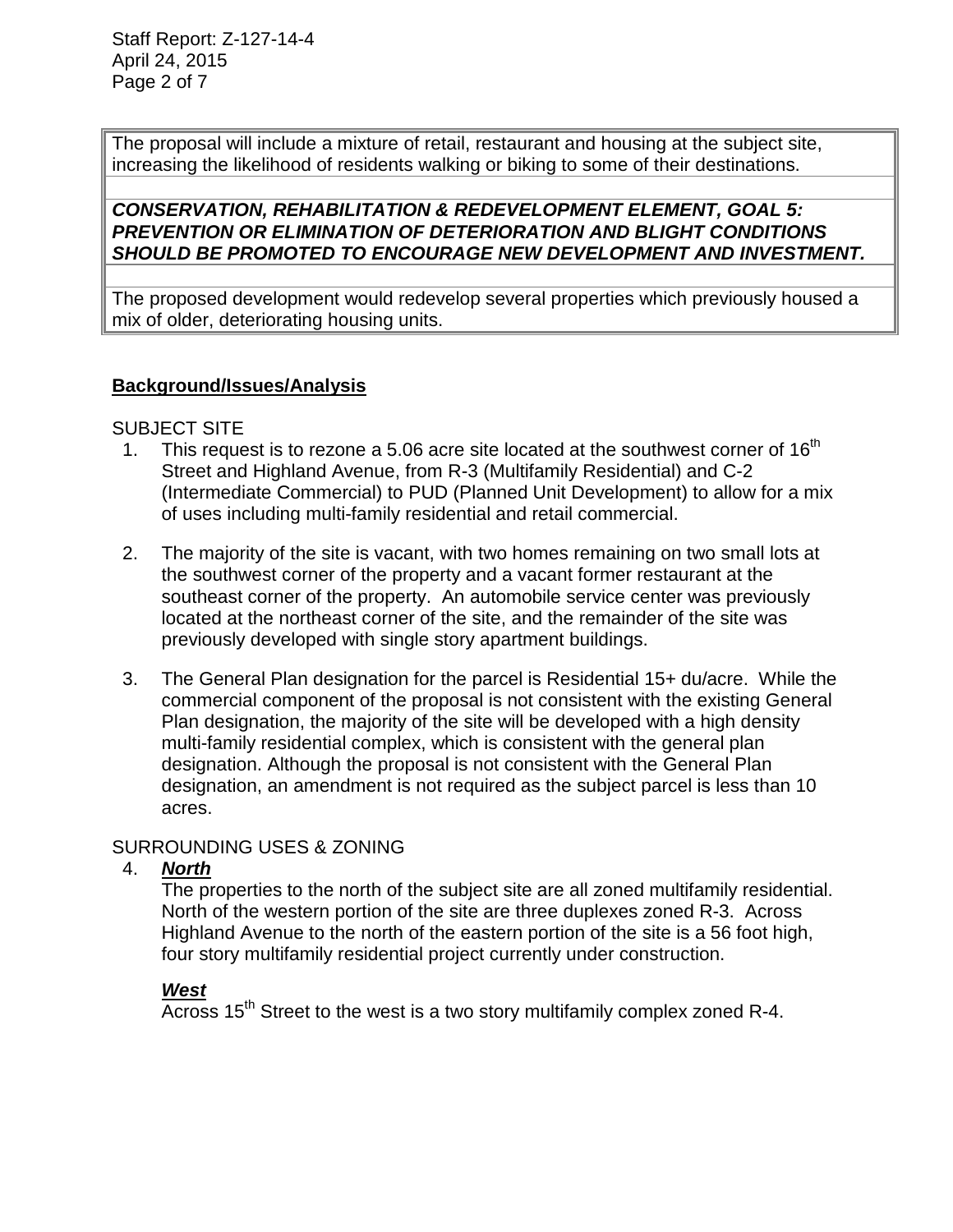

# *South*

A two story office building zoned C-O is adjacent to the southern boundary of the subject site.

# *East*

 $\overline{A}$  three story apartment complex zoned R-3A is located across 16<sup>th</sup> Street to the east of the subject site.

# PROPOSAL

 5. The proposal was developed utilizing the PUD zoning designation which allows an applicant to propose uses, development standards, and design guidelines for a site. One of the goals of this process is to allow the applicant to develop standards that respond to the surrounding environment more so than conventional zoning districts allow. The end result is property rezoned with standards crafted specifically for the site.

Where the PUD Development Narrative is silent on a requirement, the applicable Zoning Ordinance provisions will be applied.

 6. Below is a summary of the proposed standards for the subject site as described in the attached PUD Development Narrative date stamped April 20, 2015, Attachment B. Many of the proposed standards were designed to allow for a high density, mixed use development adjacent to the Camelback East Primary Core.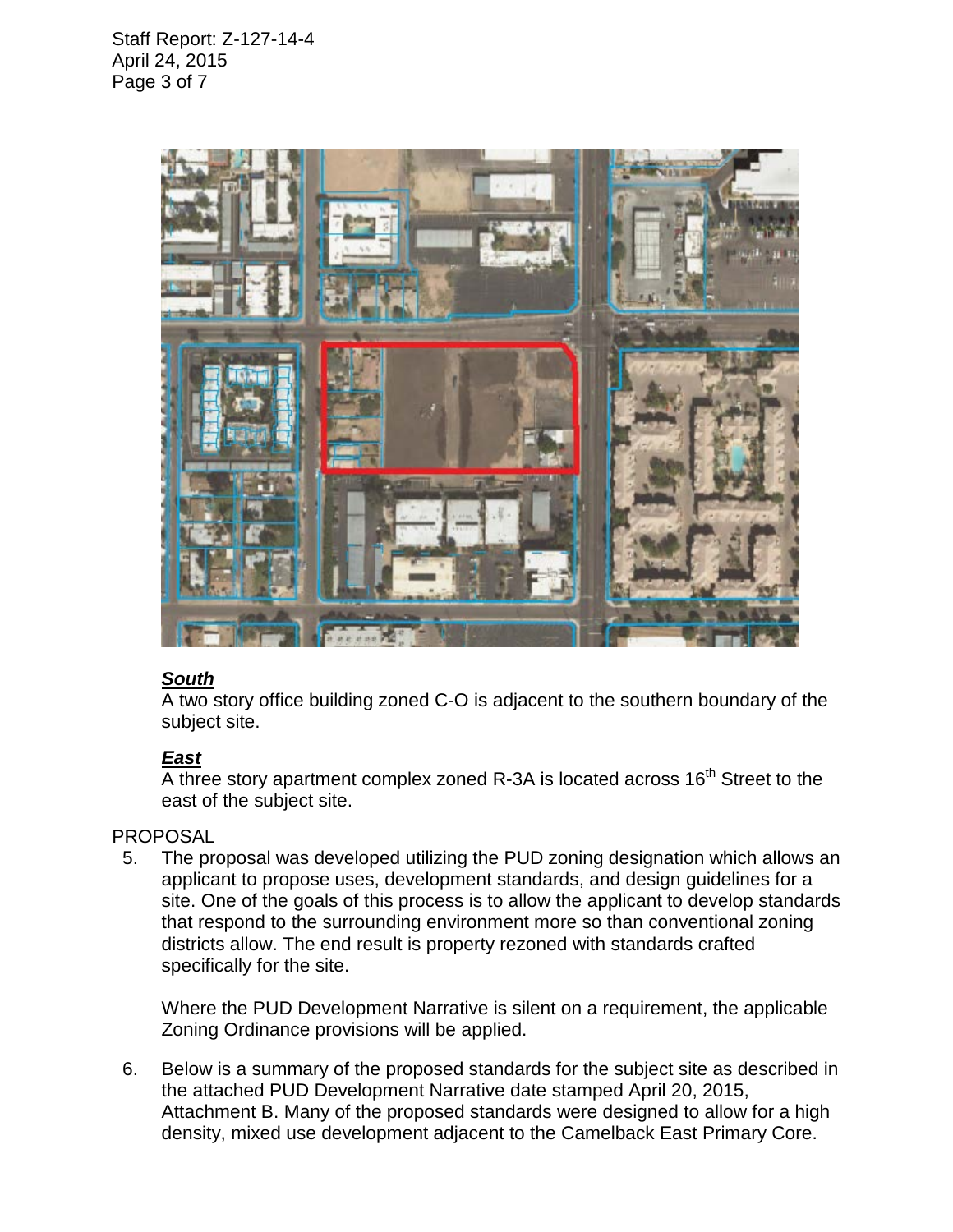# *Land Use*

The Development Narrative proposes the following uses: multifamily residential and all uses permitted in the C-2 zoning district except several more intensive uses such as adult uses, medical marijuana dispensaries, gun sales or pawn shops, Several outdoor uses are also allowed including including outdoor recreation, outdoor dining and outdoor alcoholic beverage consumption.

#### *Development Standards*

The proposed development standards would limit the maximum building height to 69 feet and lot coverage to a maximum of 85%. The applicant has proposed to reduce the height of the building as it gets closer to  $15<sup>th</sup>$  Street on the west side of the property. Staff recommends a 47 foot height limit within 40 feet of the west property line, and a 57 foot height limit between 41 feet and 300 feet of the west property line. Stipulations have been added to address these requirements.

The applicant proposed reduced building setbacks of a minimum of eight feet to provide an active street front along all three adjacent streets. The setback along the south property line would be a minimum of 10 feet. The C-2 zoning district would typically require a larger 25 foot setback along the street, but the setback along southern property line would conform with the standard C-2 setback for an interior property line adjacent to the Commercial Office Zoning District.

#### *Landscaping Standards*

The applicant will be required to provide landscaped on all sides the property. The proposed landscaping is limited to allow space for trees and other landscaping, while locating the building close to the street to create a pedestrian friendly environment. Landscape setbacks along 15<sup>th</sup> Street and Highland Avenue will be a minimum of eight feet. There is no minimum landscape setback along 16 $^{\text{tn}}$ Street, however the applicant intends to provide landscaping along the frontage. The applicant has provided several exhibits which detail how the landscaping would work for the property.

#### *Parking*

The required parking for the site meets Phoenix Ordinance Standards for multifamily residential, retail and restaurant uses. The mixture of commercial and residential uses requires a minimum of 583 parking spaces. The applicant is proposing to meet the required parking by providing a total of 583 parking spaces between a parking garage and podium parking structure.

#### *Shading*

The Development Narrative does not include any specific requirements for shade, but does propose incorporating elements to shade pedestrian walkways such covered parking, structural overhangs and recesses, awnings, shade trellises and vegetation such as trees. Along 16<sup>th</sup> Street, Salt River Project maintains a drainage easement which does not allow any trees to be planted. As a result, the applicant will be unable to plant any trees along  $16<sup>th</sup>$  Street, and has not proposed any additional shade along this frontage.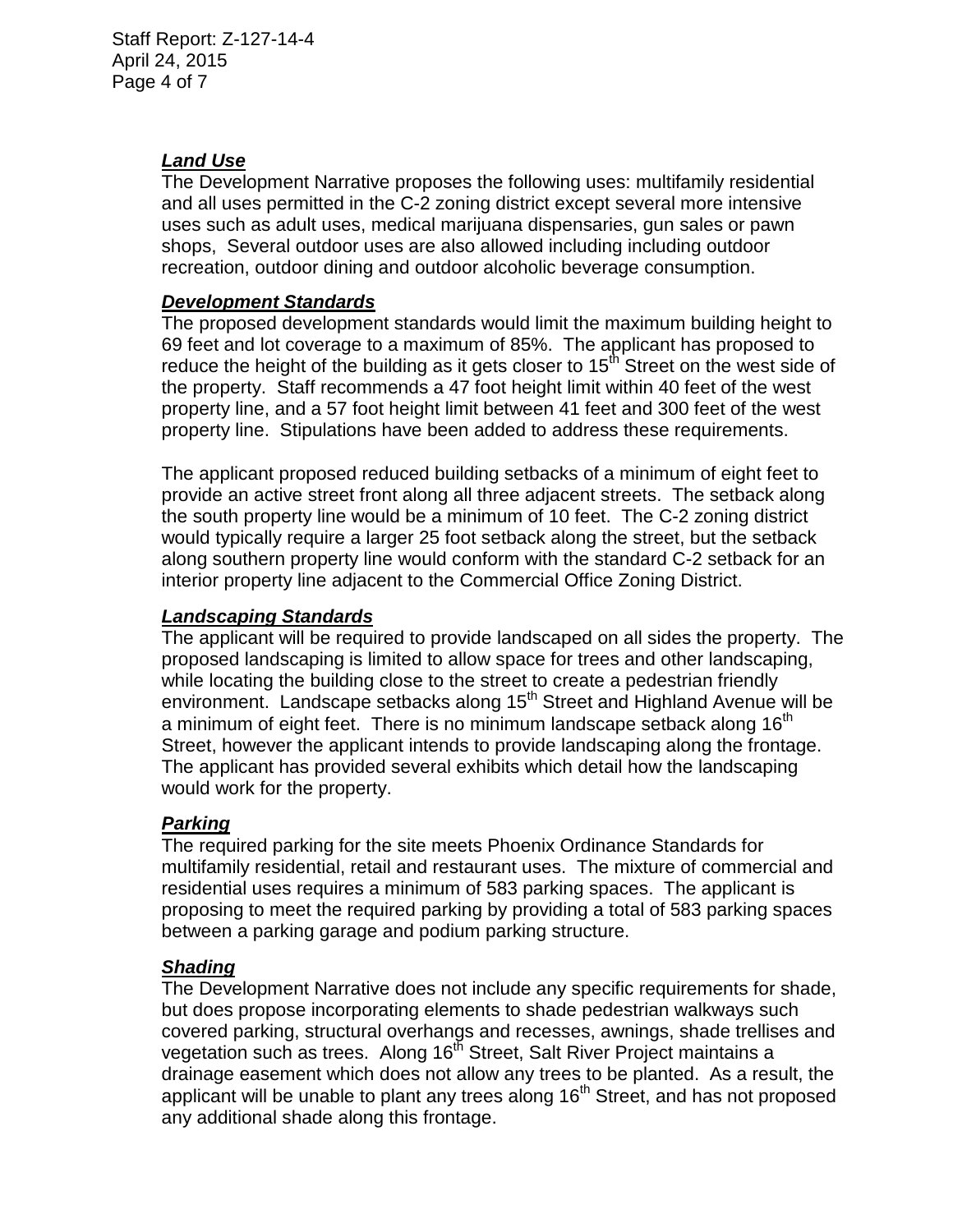Staff Report: Z-127-14-4 April 24, 2015 Page 5 of 7

#### *Design Guidelines*

The Development Narrative includes several design elements created to position the development as a signature project for the area, while limiting its impact on the neighborhood. Design elements include a parking garage wrapped with residences, building stepbacks towards the west, and building articulation through use of building massing, balconies and other design elements.

# *Phasing*

The project will be constructed in one phase.

#### *Signage*

The PUD Development Narrative includes regulations to allow two exceptions for flexibility in sign location. Wall signs along  $16<sup>th</sup>$  Street would not need to be located directly above a particular tenant space, and wall signs for the residential component would be permitted to a height of 50-feet. All other signs for this PUD will be in conformance with the Sign section outlined in the Zoning Ordinance including the limits on size and total square footage of signage.

#### *Sustainability*

The applicant has indicated they will be seeking certification through the ICC 700 National Green Building Standard to demonstrate their commitment to sustainability. The Development Narrative proposes several options to incorporate sustainability principles including using resources efficiently, water and energy efficiency, lot design and development, indoor environmental quality and operations and maintenance.

#### STREETS AND TRAFFIC

- 7. The Streets Transportation Department has indicated that there are no right-ofway improvements needed for this site.
- 8. A Traffic Impact Analysis has been submitted to the Street Transportation Department. The Street Transportation Department does not anticipate a negative impact from the development.
- 9. The Public Transit Department has requested the applicant provide a transit pad and bus shelter at this location. The site is not currently developed to allow for additional bus infrastructure. A stipulation has been added to address this requirement.

#### MISCELLANEOUS

#### 10. **Water**

The current site has access to an 8-inch DIP and a 6-inch water main on Highland Avenue, and a 12-inch DIP and 6-inch CIP on  $16<sup>th</sup>$  Street. There is also a 6-inch ACP main within the 50 ft PUD that bisects the property which must be abandoned. There are no water concerns for the proposed development.

#### **Sewer**

There is an 8-inch sewer main in Highland Avenue and a 15<sup>th</sup> inch sewer main in 16<sup>th</sup> Street. There are also two 8-inch sewer mains in public utilities easements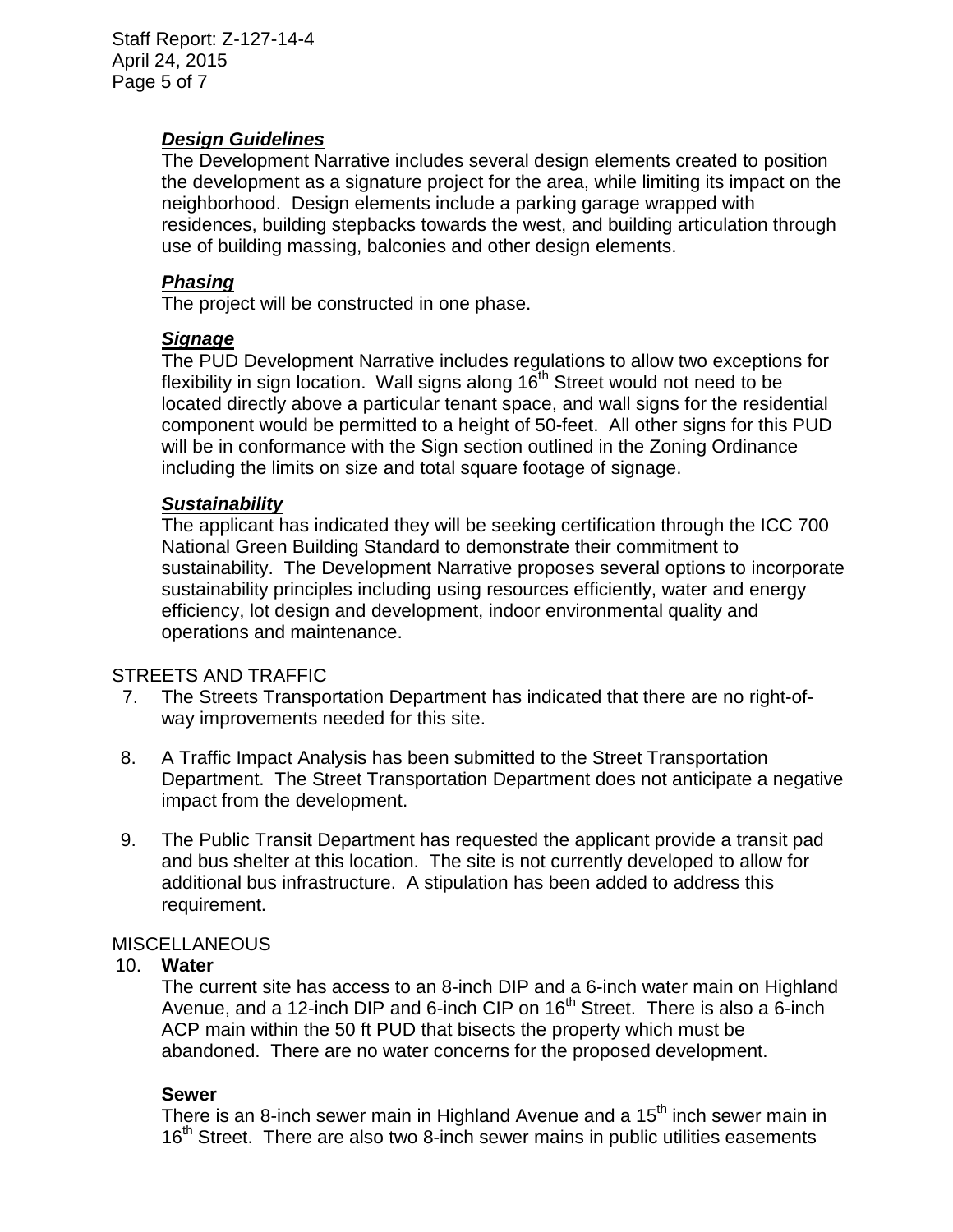within the site which must be abandoned. There are no sewer concerns for the proposed development.

- 11. The City of Phoenix Floodplain Management division of the Street Transportation Department has determined that this parcel is not in a Special Flood Hazard Area (SFHA), but is located in a Shaded Zone X, on panel 1745 L of the Flood Insurance Rate Maps (FIRM) dated October 16, 2013.
- 12. Development and use of the site is subject to all applicable codes and ordinances. Zoning approval does not negate other ordinance requirements and other formal actions may be required.

# **Findings**

- 1. The proposal is consistent with the surrounding land uses.
- 2. The proposed development would redevelop a blighted and deteriorating property into an asset for the community.
- 3. The proposed height and development standards are consistent with the surrounding properties and other development in the area.

#### **Stipulations**

- 1. An updated Development Narrative for the Crescent Highland PUD reflecting the changes approved through this request shall be submitted to the Planning and Development Department within 30 days of City Council approval of this request. The updated Development Narrative shall be consistent with the Development Narrative dated April 20, 2015, as modified by the following stipulations:
	- a. Page 17, G.3. First paragraph: The second sentence shall read: "This provision shall not limit the ability of the applicant or end user to apply for a zoning adjustment application to further modify a city of Phoenix ZONING Ordinance provision."
- 2. Building height shall be limited to a maximum of 47 feet within 40 feet of the west property line as approved by the Planning and Development Department.
- 3. Building height shall be limited to a maximum of 57 feet between 41 feet and 300 feet of the west property line as approved by the Planning and Development Department.
- 4. The applicant shall dedicate an easement and construct a transit pad/bus shelter in accordance with standard detail P1262 along the west side of 16th Street, south of Highland Avenue, as approved by the Planning and Development Department.
- 5. The property owner shall record documents that disclose the existence, and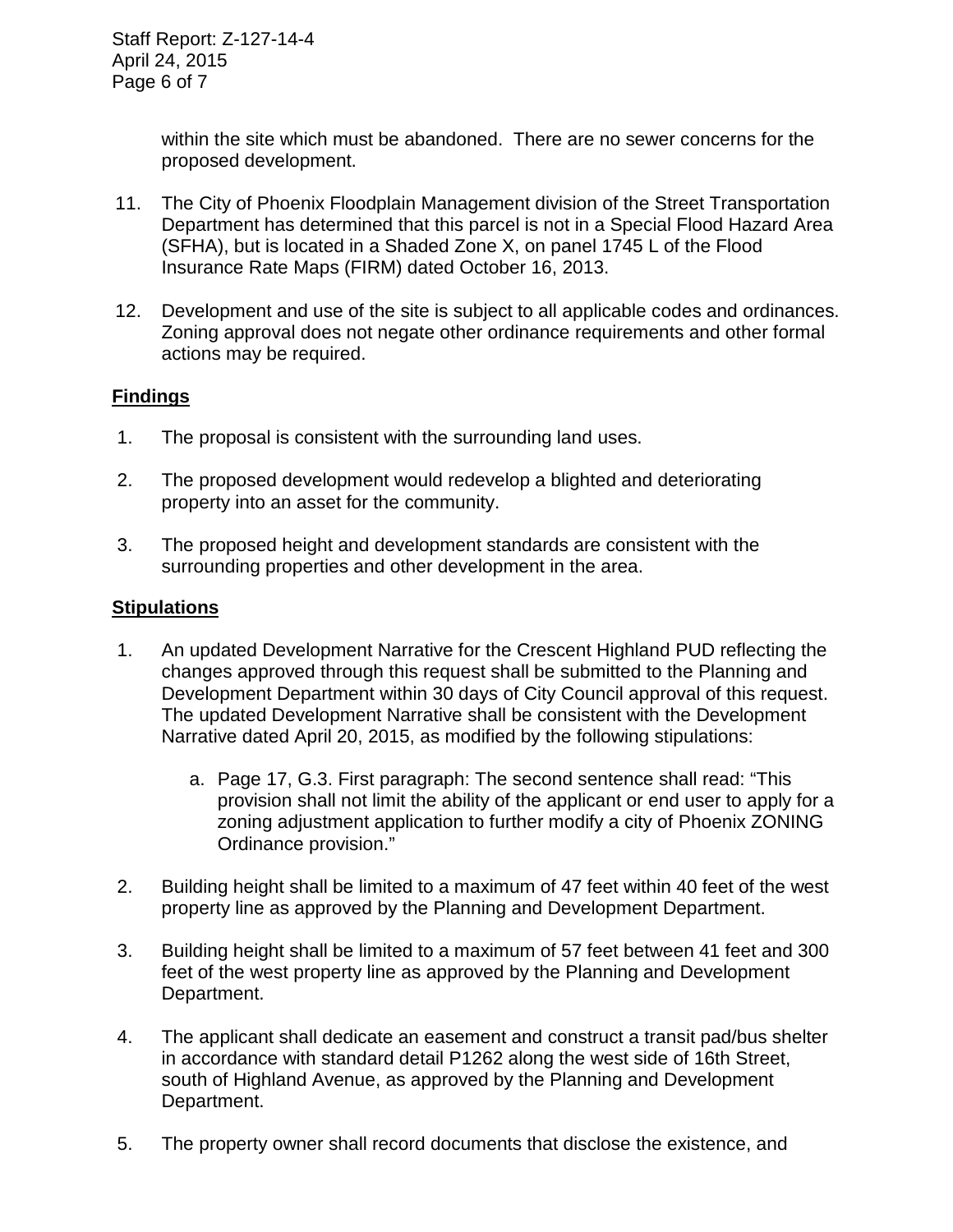Staff Report: Z-127-14-4 April 24, 2015 Page 7 of 7

> operational characteristics of Phoenix Sky Harbor International Airport to future owners or tenants of the property. The form and content of such documents shall be according to the templates and instructions provided which have been reviewed and approved by the City Attorney.

#### **Writer**

Xandon Keating April 21, 2015

# **Team Leader**

Josh Bednarek

#### **Attachments**

Attachment A: Sketch Map Attachment B: Crescent Highland PUD date stamped April 20, 2015